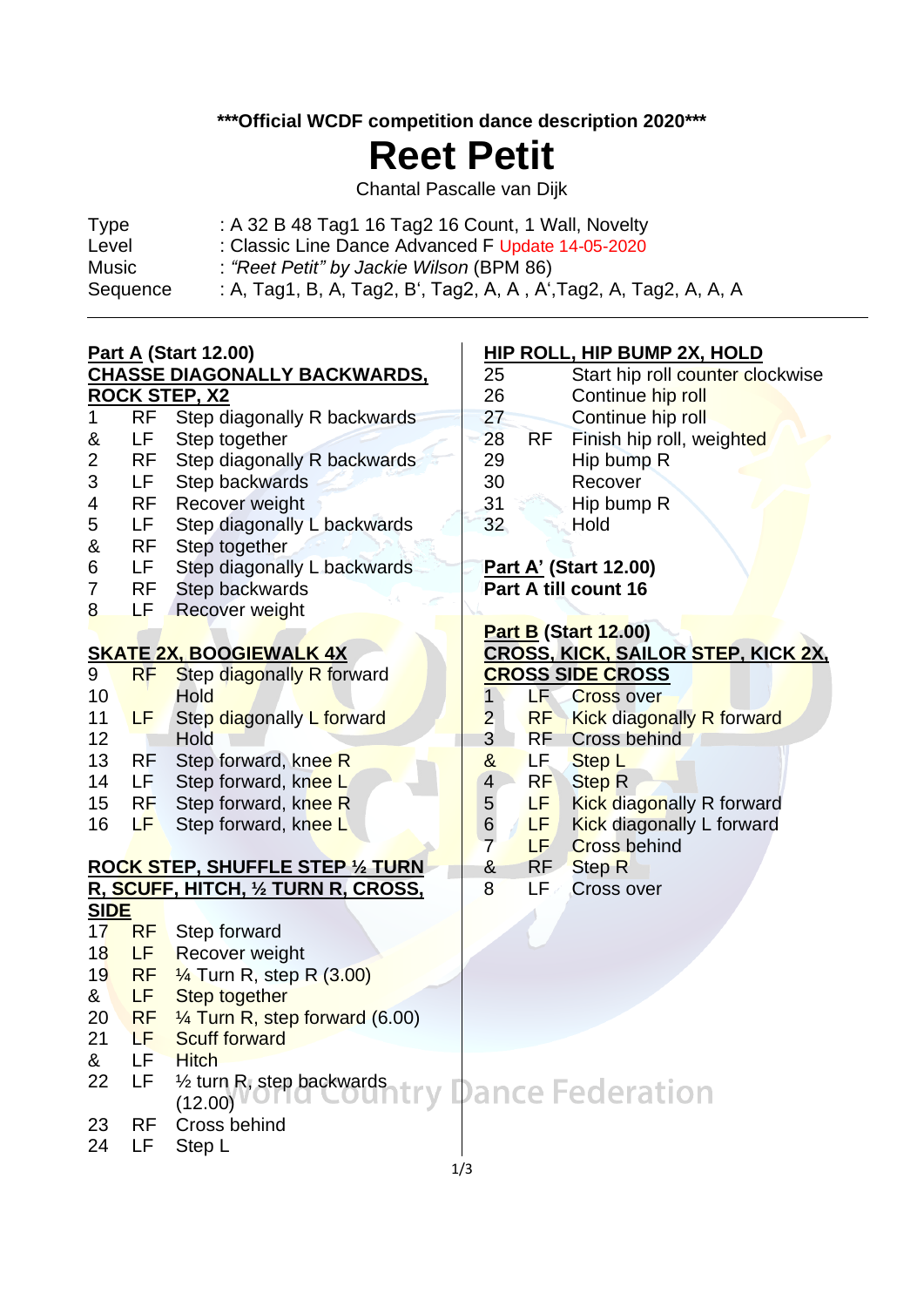### **\*\*\*Official WCDF competition dance description 2020\*\*\***

# **Reet Petit**

Chantal Pascalle van Dijk

| <b>Type</b> | : A 32 B 48 Tag1 16 Tag2 16 Count, 1 Wall, Novelty                |
|-------------|-------------------------------------------------------------------|
| Level       | : Classic Line Dance Advanced F Update 14-05-2020                 |
| Music       | : "Reet Petit" by Jackie Wilson (BPM 86)                          |
| Sequence    | : A, Tag1, B, A, Tag2, B', Tag2, A, A, A', Tag2, A, Tag2, A, A, A |

#### **CHASSE, SAILOR STEP ¼ TURN L, SCUFF HITCH JUMP ½ TURN L , ¼ TURN L, DRAG**

 $\overline{\phantom{0}}$ 

|                                     |           | <u>74 IURN L, DRAG</u>                    |  |
|-------------------------------------|-----------|-------------------------------------------|--|
| 9                                   | RF        | Step R                                    |  |
| &                                   | LF        | Step together                             |  |
| 10                                  | RF        | Step R                                    |  |
| 11                                  | LF.       | Cross behind                              |  |
| &                                   | RF        | Step R                                    |  |
| 12                                  | LF.       | $\frac{1}{4}$ Turn L, step forward (9.00) |  |
| 13                                  | RF        | Scuff forward                             |  |
|                                     | RF        | Hitch, $\frac{1}{2}$ turn L, hop on RF    |  |
|                                     |           | (3.00)                                    |  |
| 14                                  | LF        | $\frac{1}{4}$ Turn L, big step L (12.00)  |  |
| 15                                  | RF        | <b>Start drag together</b>                |  |
| 16                                  | <b>RF</b> | <b>Finish drag together</b>               |  |
|                                     |           |                                           |  |
| <b>HEEL GRIND 2X, CROSS, TOUCH,</b> |           |                                           |  |
|                                     |           | $\overline{ }$                            |  |

# **SAILOR STEP ½ TURN L**

| 17 | <b>RF</b> | Cross over on heel                        |  |  |
|----|-----------|-------------------------------------------|--|--|
| 18 | LF        | Step L                                    |  |  |
| 19 | RF        | Cross over on heel                        |  |  |
| 20 | LF        | Step L                                    |  |  |
| 21 | RF        | Cross over                                |  |  |
| 22 | LF.       | Touch L                                   |  |  |
| 23 | RF I      | $\frac{1}{4}$ Turn L, cross behind (9.00) |  |  |
| &  | LF.       | Step together                             |  |  |
| 24 | RF.       | $\frac{1}{4}$ Turn L, step forward (6.00) |  |  |

#### **½ STEP TURN L, DOUBLE PIROUETTE TURN R, SIDE,**

## **HOLD**

- 25 RF Step forward
- 26 Hold
- 27 LF  $\frac{1}{2}$  Turn L, step forward (12.00) 28 Hold
- 29 LF Start double turn R, RF hitch
- 30 LF Finish double turn R, RF hitch

31 RF Step R

32 Hold

## **TOE STRUT 4X**

| 33 | LF        | <b>Cross over on toe</b> |
|----|-----------|--------------------------|
| 34 | LF.       | Drop heel                |
| 35 | RF.       | Step R on toe            |
| 36 | <b>RF</b> | Drop heel                |
| 37 | LF        | Cross over on toe        |
| 38 | LF        | Drop heel                |
| 39 | <b>RF</b> | Step backwards on toe    |
| 40 | <b>RF</b> | Drop heel                |
|    |           |                          |

## **¼ TURN L, 1¾ PIROUETTE TURN L, TOUCH, DRAG TOGETHER**

- 41 LF  $\frac{1}{4}$  Turn L, step forward
- 42 LF Start 1 % turn L RF Hitch with open knee
- 43 LF Continue pirouette turn L
- 44 LF Finish 1¾ turn L (12.00) RF Touch R
- 45 RF Start drag together
- 46 RF Continue drag together
- 47 RF Continue drag together
- 48 RF Finish drag together

**World Country** lon **Part B' (Start 12.00)**

**Part B till count 32**